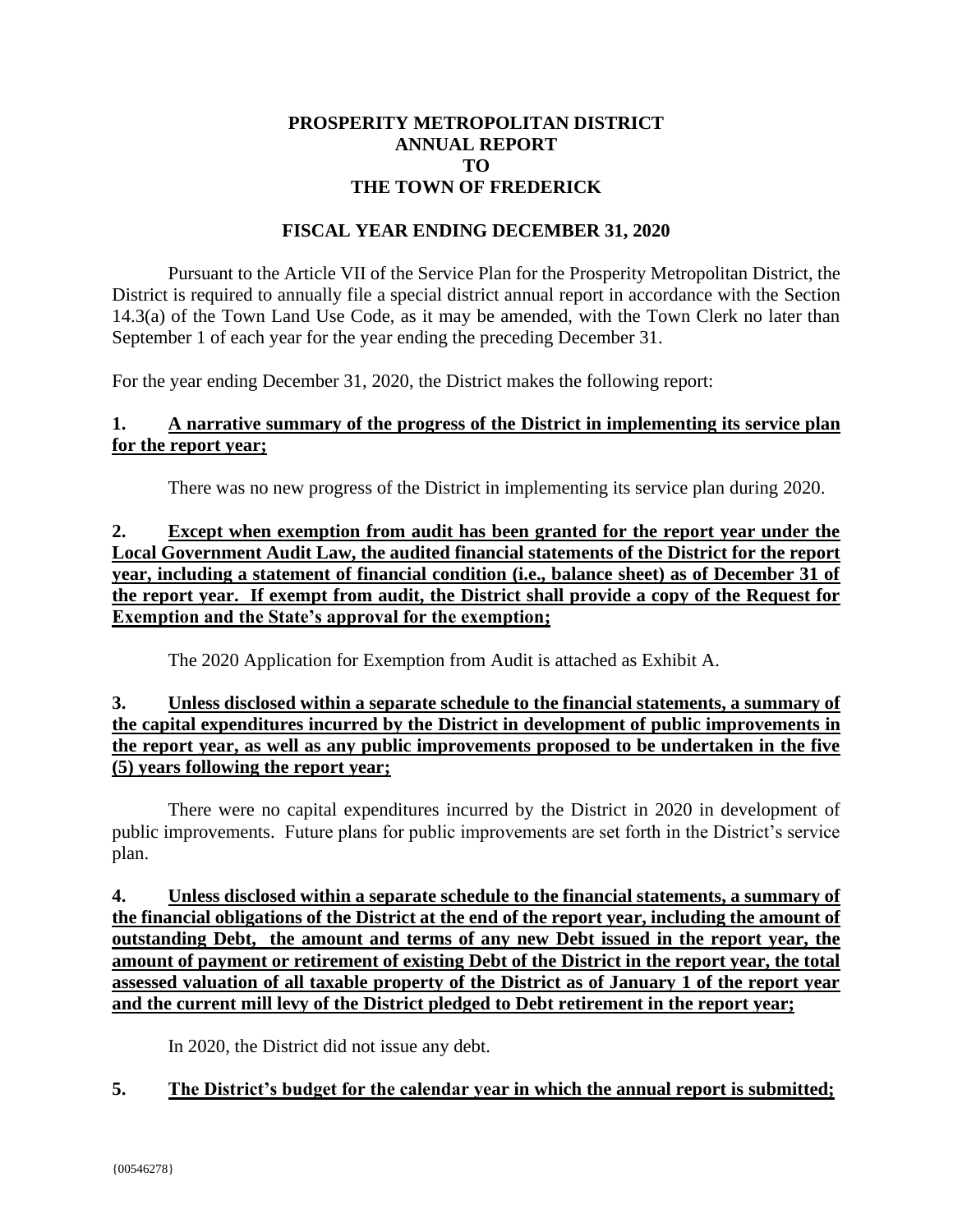A copy of the District's 2021 budget is attached as **Exhibit B**.

### **6. A summary of the residential and commercial development in the District for the report year;**

There was no residential or commercial development within the District during the report year.

#### **7. A summary of all fees, charges, and assessments imposed by the District as of January 1 of the report year;**

The District did not impose any fees, charges, or assessments as of January 1, 2020.

### **8. Certification of the Board that no action, event or condition enumerated in Section 14.4 of the Town Land Use Code (Material Modification) has occurred in the report year, or certification that such event has occurred but that that an amendment to the Service Plan that allows such event has been approved by Town Board; and**

No action, event, or condition enumerated in Section 14.4 of the Town Land Use Code has occurred in the report year.

### **9. The name, business address and telephone number of each member of the Board and its chief administrative officer and general counsel, together with the date, place and time of the regular meetings, if any, of the Board.**

The current Board of Directors is as follows:

Richard Jablonski (President/Chair) 1710 Beard Creek Trail Edwards, CO 81632 303-709-5992

Tatum Jablonski (Secretary/Treasurer) 635 Davis Drive Frederick, CO 80530 303-709-8330

Karen S. Piper (Assistant Secretary) 1710 Beard Creek Trail Edwards, CO 81632 303-709-5694

Kendra Jablonski (Assistant Secretary) 2602 W. 24<sup>th</sup> Avenue, Unit 4 Denver, CO 80211 (303) 709-5996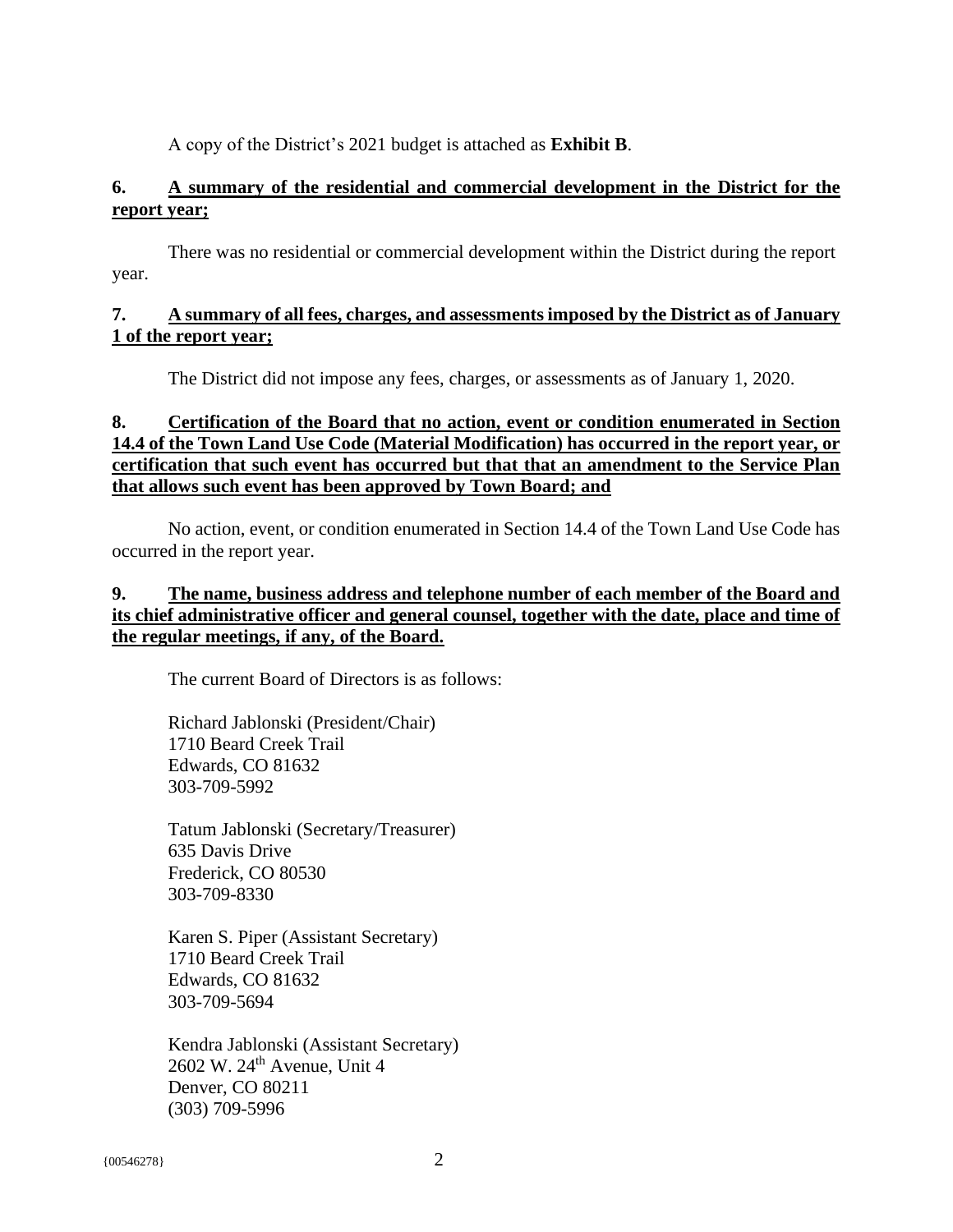Carlos Esteves (Assistant Secretary) 623 Elm Street Windsor, CO 80550 (970) 310-6079

Seter & Vander Wall, P.C. (General Counsel) 7400 East Orchard Rd., Suite 3300 Greenwood Village, CO 80111 (303) 770-2700

Simmons & Wheeler, PC (District Accountant) 304 Inverness Way South, Suite 490 Englewood, CO 80112 (303)689-0833

Regular Meeting Schedule for 2020: Friday, October 2, 2020 at 2:00 p.m. at 110 Brook Street, Frederick, CO.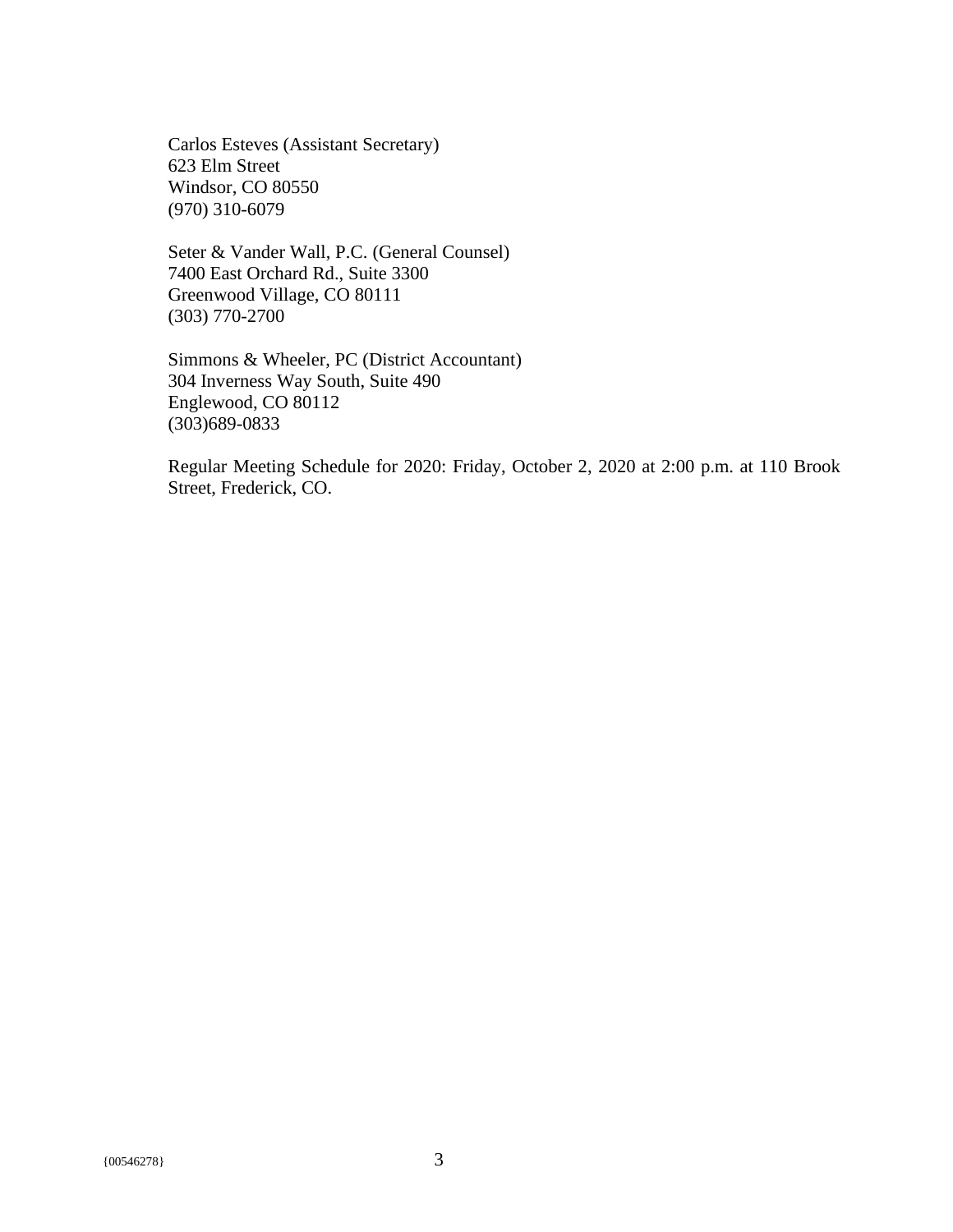### **EXHIBIT A (2020 Application for Exemption from Audit)**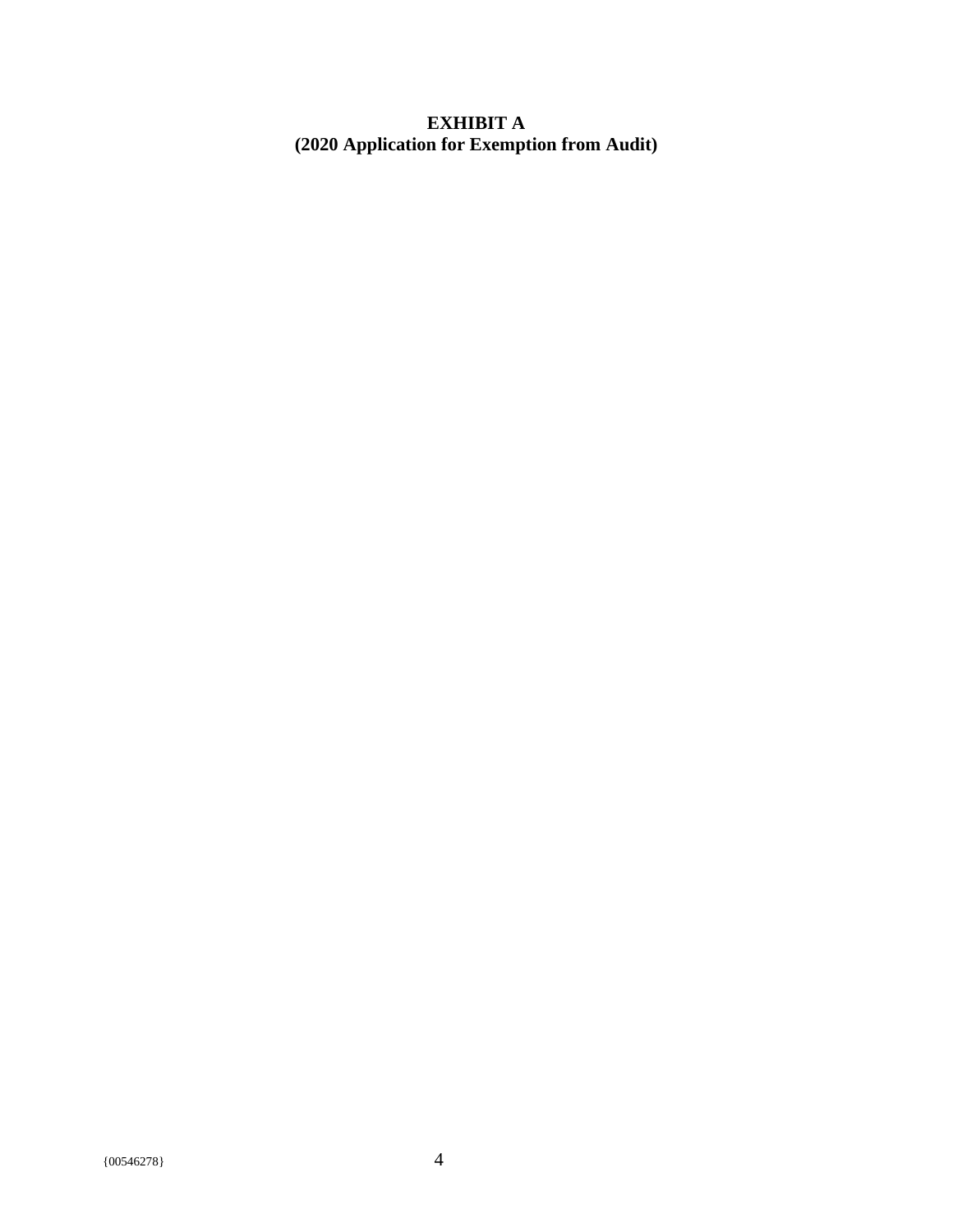# APPLICATION FOR EXEMPTION FROM AUDIT

# SHORT FORM

| <b>NAME OF GOVERNMENT</b> | <b>Prosperity Metropolitan District</b> | For the Year Ended    |
|---------------------------|-----------------------------------------|-----------------------|
| <b>ADDRESS</b>            | 7400 East Orchard                       | 12/31/20              |
|                           | Suite 3300                              | or fiscal year ended: |
|                           | Greenwood Village, CO 80111             |                       |
| <b>CONTACT PERSON</b>     | <b>Colin Mielke</b>                     |                       |
| <b>PHONE</b>              | 303-770-2700                            |                       |
| <b>EMAIL</b>              | cmielke@svwpc.com                       |                       |
| <b>FAX</b>                |                                         |                       |
|                           | PART 1 - CERTIFICATION OF PREPARER      |                       |

I certify that I am skilled in governmental accounting and that the information in the application is complete and accurate, to the best of my knowledge.

| NAME:                                                 | Diane Wheleer                                                           |                                                 |                                                 |  |  |  |  |  |
|-------------------------------------------------------|-------------------------------------------------------------------------|-------------------------------------------------|-------------------------------------------------|--|--|--|--|--|
| <b>TITLE</b>                                          | <b>District Accountant</b>                                              |                                                 |                                                 |  |  |  |  |  |
| FIRM NAME (if applicable)                             | Simmons & Wheeler, P.C.                                                 |                                                 |                                                 |  |  |  |  |  |
| <b>ADDRESS</b>                                        | 304 Inverness Way South, Suite 490, Englewood CO 80112                  |                                                 |                                                 |  |  |  |  |  |
| <b>PHONE</b>                                          | 303-689-0833                                                            |                                                 |                                                 |  |  |  |  |  |
| <b>DATE PREPARED</b>                                  | 3/25/2021                                                               |                                                 |                                                 |  |  |  |  |  |
| <b>PREPARER (SIGNATURE REQUIRED)</b><br>Diane Wheeler |                                                                         |                                                 |                                                 |  |  |  |  |  |
|                                                       | Please indicate whether the following financial information is recorded | <b>GOVERNMENTAL</b><br>(MODIFIED ACCRUAL BASIS) | <b>PROPRIETARY</b><br>(CASH OR BUDGETARY BASIS) |  |  |  |  |  |
| using Governmental or Proprietary fund types          |                                                                         | 図                                               | $\Box$                                          |  |  |  |  |  |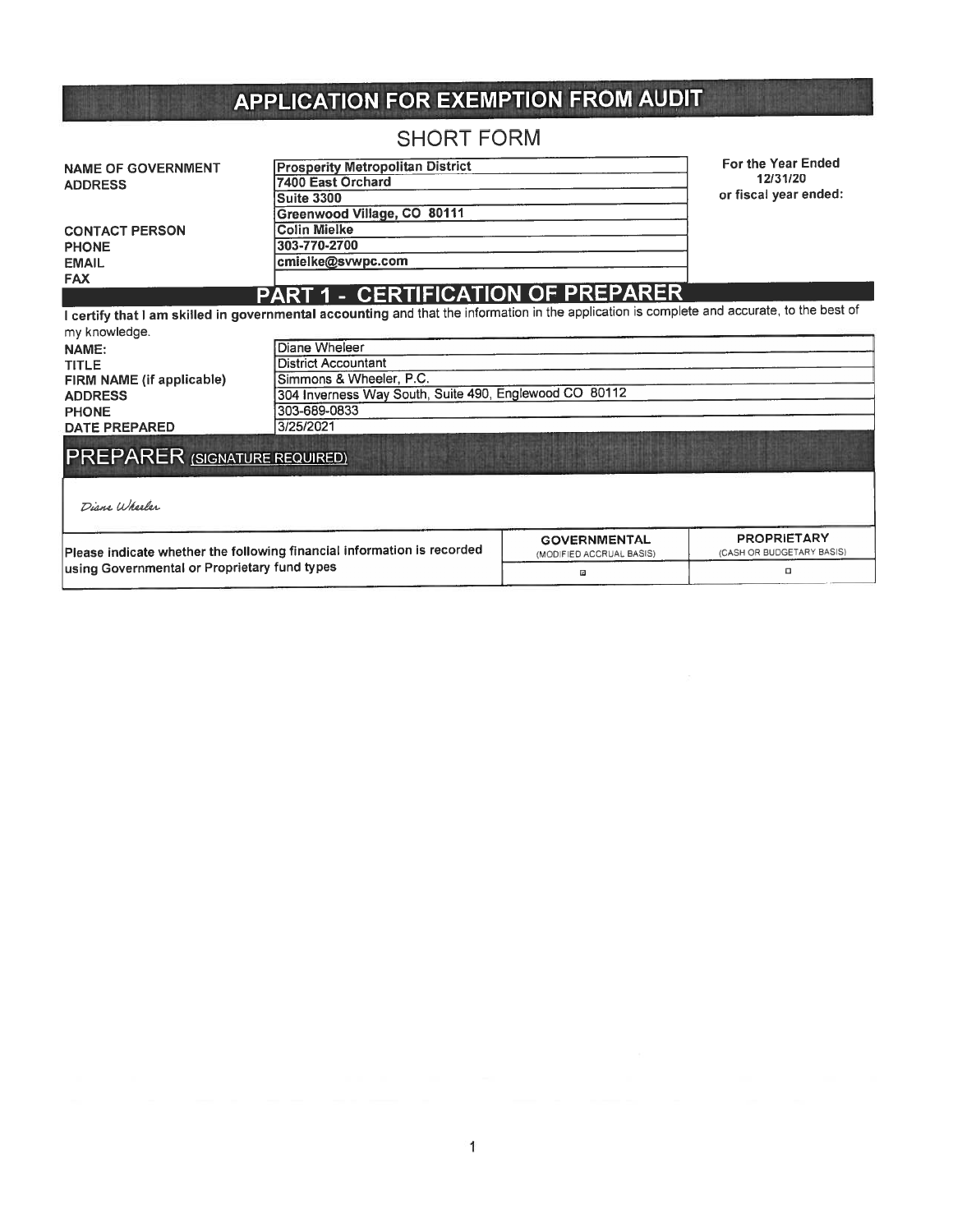### PART 2- REVENUE

REVENUE: All revenues for all funds must be reflected in this section, including proceeds from the sale of the government's land, building, and equipment, and proceeds from debt or lease transactions. Financial information will not include fund equity information

| Line#    |                                      |                    | <b>Description</b>                                      |    | Round to nearest Dollar  | <b>Please use this</b>        |
|----------|--------------------------------------|--------------------|---------------------------------------------------------|----|--------------------------|-------------------------------|
| $2 - 1$  | Taxes:                               | Property           | (report mills levied in Question 10-6)                  | \$ | 149                      | space to provide              |
| $2 - 2$  |                                      | Specific ownership |                                                         | \$ | っ                        | any necessary<br>explanations |
| $2 - 3$  |                                      | Sales and use      |                                                         | \$ |                          |                               |
| $2 - 4$  |                                      | Other (specify):   |                                                         | \$ | ٠                        |                               |
| $2 - 5$  | Licenses and permits                 |                    |                                                         | \$ | ٠                        |                               |
| $2 - 6$  | Intergovernmental:                   |                    | Grants                                                  | \$ | ۰.                       |                               |
| $2 - 7$  |                                      |                    | <b>Conservation Trust Funds (Lottery)</b>               | \$ | ٠                        |                               |
| $2 - 8$  |                                      |                    | <b>Highway Users Tax Funds (HUTF)</b>                   | \$ | ٠                        |                               |
| $2 - 9$  |                                      |                    | Other (specify):                                        | \$ | $\overline{\phantom{a}}$ |                               |
| $2 - 10$ | <b>Charges for services</b>          |                    |                                                         | \$ | ٠                        |                               |
| $2 - 11$ | <b>Fines and forfeits</b>            |                    |                                                         | \$ | ۰                        |                               |
| $2 - 12$ | <b>Special assessments</b>           |                    |                                                         | S  | ٠                        |                               |
| $2 - 13$ | <b>Investment income</b>             |                    |                                                         |    | 9                        |                               |
| $2 - 14$ | <b>Charges for utility services</b>  |                    |                                                         | \$ | ä,                       |                               |
| $2 - 15$ | Debt proceeds                        |                    | (should agree with line 4-4, column 2)                  | S  | ٠                        |                               |
| $2 - 16$ | Lease proceeds                       |                    |                                                         | S  | ٠                        |                               |
| $2 - 17$ | <b>Developer Advances received</b>   |                    | (should agree with line 4-4)                            | \$ | ٠                        |                               |
| $2 - 18$ | Proceeds from sale of capital assets |                    |                                                         | \$ | ٠                        |                               |
| $2 - 19$ | Fire and police pension              |                    |                                                         |    | ۰                        |                               |
| $2 - 20$ | <b>Donations</b>                     |                    |                                                         | \$ | ۰                        |                               |
| $2 - 21$ | Other (specify):                     |                    |                                                         |    | -                        |                               |
| $2 - 22$ | Developoer advance receivable        |                    |                                                         | \$ | 2,481                    |                               |
| $2 - 23$ |                                      |                    |                                                         | S  |                          |                               |
| $2 - 24$ |                                      |                    | <b>TOTAL REVENUE \$</b><br>(add lines 2-1 through 2-23) |    | 2,641                    |                               |

# PART 3- EXPENDITURESIEXPENSES

EXPENDITURES: All expenditures for all funds must be reflected in this section, including the purchase of capital assets and principal and

|          | interest payments on long-term debt. Financial information will not include fund equity information.                   |                                      |                                                  | Please use this  |
|----------|------------------------------------------------------------------------------------------------------------------------|--------------------------------------|--------------------------------------------------|------------------|
| Line#    | <b>Description</b>                                                                                                     |                                      | <b>Round to nearest Dollar</b><br>$\overline{a}$ | space to provide |
| $3 - 1$  | Administrative                                                                                                         | \$                                   |                                                  | any necessary    |
| $3 - 2$  | <b>Salaries</b>                                                                                                        | \$                                   | $\tilde{\phantom{a}}$                            | explanations     |
| $3 - 3$  | <b>Payroll taxes</b>                                                                                                   | \$                                   | ÷                                                |                  |
| $3 - 4$  | <b>Contract services</b>                                                                                               | \$                                   | $\overline{\phantom{a}}$                         |                  |
| $3 - 5$  | <b>Employee benefits</b>                                                                                               | $\overline{\boldsymbol{\mathsf{s}}}$ | $\overline{\phantom{0}}$                         |                  |
| $3 - 6$  | Insurance                                                                                                              | \$                                   | ٠                                                |                  |
| $3 - 7$  | <b>Accounting and legal fees</b>                                                                                       | $\overline{\mathfrak{s}}$            | 2,639                                            |                  |
| $3 - 8$  | <b>Repair and maintenance</b>                                                                                          | \$                                   | ٠                                                |                  |
| $3-9$    | <b>Supplies</b>                                                                                                        | \$                                   | -                                                |                  |
| $3 - 10$ | Utilities and telephone                                                                                                | \$                                   | u.                                               |                  |
| $3 - 11$ | <b>Fire/Police</b>                                                                                                     | \$                                   | -                                                |                  |
| $3 - 12$ | <b>Streets and highways</b>                                                                                            | \$                                   | $\blacksquare$                                   |                  |
| $3 - 13$ | <b>Public health</b>                                                                                                   | $\overline{\mathfrak{s}}$            | -                                                |                  |
| $3 - 14$ | Capital outlay                                                                                                         | \$                                   | ٠                                                |                  |
| $3 - 15$ | <b>Utility operations</b>                                                                                              | $\overline{\boldsymbol{s}}$          | -                                                |                  |
| $3 - 16$ | <b>Culture and recreation</b>                                                                                          | S                                    | $\overline{\phantom{0}}$                         |                  |
|          | (should agree with Part 4)                                                                                             | \$                                   |                                                  |                  |
| $3 - 17$ | Debt service principal<br>Debt service interest                                                                        | S                                    | ٠                                                |                  |
| $3 - 18$ | (should agree with line $4-4$ ) $\boxed{ }$<br><b>Repayment of Developer Advance Principal</b>                         |                                      | u,                                               |                  |
| $3 - 19$ | <b>Repayment of Developer Advance Interest</b>                                                                         | \$                                   | ٠                                                |                  |
| $3 - 20$ | (should agree to line 7-2) $\frac{1}{2}$                                                                               |                                      |                                                  |                  |
| $3 - 21$ | Contribution to pension plan<br>(should agree to line $7-2$ ) $\frac{6}{9}$                                            |                                      | $\overline{a}$                                   |                  |
| $3 - 22$ | <b>Contribution to Fire &amp; Police Pension Assoc.</b>                                                                |                                      |                                                  |                  |
| $3 - 23$ | Other (specify):                                                                                                       | \$                                   | $\overline{\phantom{0}}$                         |                  |
| $3 - 24$ |                                                                                                                        | $\overline{\mathbf{s}}$              |                                                  |                  |
| $3 - 25$ |                                                                                                                        |                                      | 2,641                                            |                  |
| $3 - 26$ | (add lines 3-1 through 3-24) TOTAL EXPENDITURES/EXPENSES \$                                                            |                                      |                                                  |                  |
|          | If TOTAL REVENUE (Line 2-24) or TOTAL EXPENDITURES (Line 3-26) are GREATER than \$100,000 - STOP. You may not use this |                                      |                                                  |                  |
|          | form. Please use the "Application for Exemption from Audit - LONG FORM".                                               |                                      |                                                  |                  |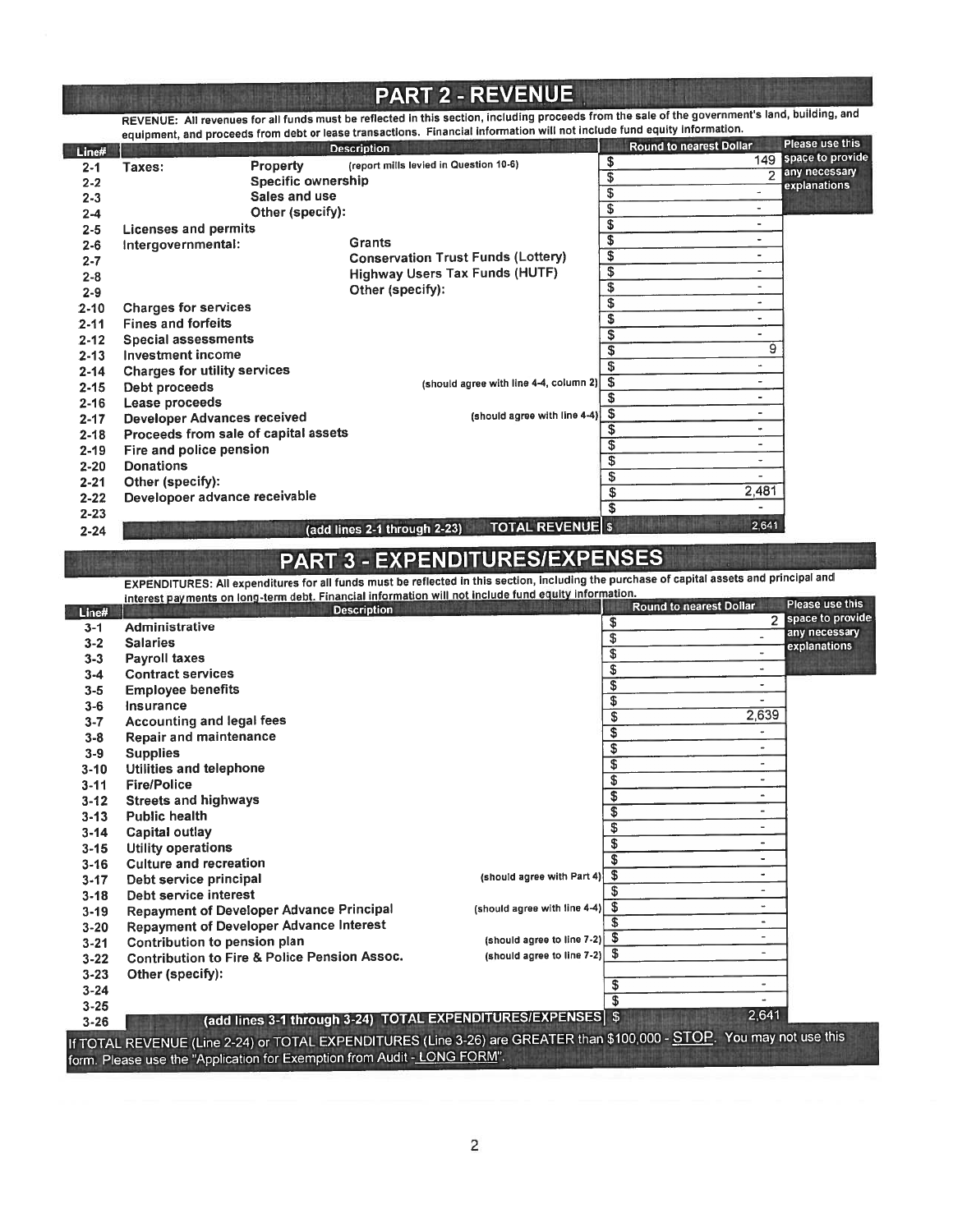|           | PART 4 - DEBT OUTSTANDING, ISSUED, AND RETIRED                                                                    |                                        |                                |                                           |                                |
|-----------|-------------------------------------------------------------------------------------------------------------------|----------------------------------------|--------------------------------|-------------------------------------------|--------------------------------|
| $4 - 1$   | Please answer the following questions by marking the appropriate boxes.<br>Does the entity have outstanding debt? |                                        |                                | <b>Yes</b><br>α                           | <b>No</b><br><b>G</b>          |
|           | If Yes, please attach a copy of the entity's Debt Repayment Schedule.                                             |                                        |                                |                                           |                                |
| $4 - 2$   | Is the debt repayment schedule attached? If no, MUST explain:                                                     |                                        |                                | $\Box$                                    | 區                              |
|           | N/A                                                                                                               |                                        |                                |                                           |                                |
| $4 - 3$   | Is the entity current in its debt service payments? If no, MUST explain:                                          |                                        |                                | $\Box$                                    | $\overline{a}$                 |
|           | N/A                                                                                                               |                                        |                                |                                           |                                |
|           |                                                                                                                   |                                        |                                |                                           |                                |
| $4 - 4$   | Please complete the following debt schedule, if applicable:                                                       | <b>Outstanding at</b>                  | <b>Issued during</b>           | <b>Retired during</b>                     | Outstanding at                 |
|           | (please only include principal amounts)(enter all amount as positive                                              | end of prior year*                     | year                           | year                                      | year-end                       |
|           | numbers)                                                                                                          |                                        |                                |                                           |                                |
|           | <b>General obligation bonds</b>                                                                                   | \$                                     | \$                             | \$<br>۰                                   | \$<br>$\overline{\phantom{a}}$ |
|           | Revenue bonds                                                                                                     | \$<br>$\overline{\phantom{a}}$         | \$<br>$\overline{\phantom{a}}$ | \$<br>$\blacksquare$                      | \$<br>$\overline{\phantom{a}}$ |
|           | Notes/Loans                                                                                                       | \$                                     | \$                             | \$<br>٠                                   | \$<br>-                        |
|           | Leases                                                                                                            | \$                                     | \$                             | \$<br>$\ddot{\phantom{a}}$                | \$                             |
|           | <b>Developer Advances</b>                                                                                         | \$<br>$\overline{\phantom{a}}$         | \$<br>$\sim$                   | \$<br>$\overline{\phantom{a}}$            | \$<br>$\overline{\phantom{a}}$ |
|           | Other (specify):                                                                                                  | \$<br>$\ddot{\phantom{1}}$             | \$                             | \$<br>$\overline{\phantom{a}}$            | \$<br>٠                        |
|           | <b>TOTAL</b>                                                                                                      | \$                                     | S                              | \$                                        | \$                             |
|           | Please answer the following questions by marking the appropriate boxes.                                           | *must tie to prior year ending balance |                                | <b>Yes</b>                                | <b>No</b>                      |
| $4 - 5$   | Does the entity have any authorized, but unissued, debt?                                                          |                                        |                                | $\Box$                                    | D.                             |
|           |                                                                                                                   |                                        |                                |                                           |                                |
| If yes:   | How much?                                                                                                         | \$                                     | 48,000,000.00                  |                                           |                                |
|           | Date the debt was authorized:                                                                                     | 11/5/2019                              |                                |                                           |                                |
| 4-6       | Does the entity intend to issue debt within the next calendar year?                                               |                                        |                                | o                                         | ⊡                              |
| If yes:   | How much?                                                                                                         |                                        |                                |                                           |                                |
| $4 - 7$   | Does the entity have debt that has been refinanced that it is still responsible for?                              |                                        |                                | ۰                                         | ø                              |
| If yes:   | What is the amount outstanding?                                                                                   |                                        |                                |                                           |                                |
| $4 - 8$   | Does the entity have any lease agreements?                                                                        |                                        |                                | α                                         | 囜                              |
| If $yes:$ | What is being leased?                                                                                             |                                        |                                |                                           |                                |
|           | What is the original date of the lease?                                                                           |                                        |                                |                                           |                                |
|           | Number of years of lease?                                                                                         |                                        |                                | $\Box$                                    | $\Box$                         |
|           | Is the lease subject to annual appropriation?                                                                     |                                        |                                |                                           |                                |
|           | What are the annual lease payments?<br><b>A STATE AND A CONTRACTOR</b>                                            | £.                                     |                                |                                           |                                |
|           | Please use this space to provide any explanations or comments:                                                    |                                        |                                |                                           |                                |
|           |                                                                                                                   |                                        |                                |                                           |                                |
|           |                                                                                                                   |                                        |                                |                                           |                                |
|           | <b>PART 5 - CASH AND INVESTMENTS</b>                                                                              |                                        |                                |                                           |                                |
|           | Please provide the entity's cash deposit and investment balances.                                                 |                                        |                                | <b>Amount</b><br>$\overline{\phantom{a}}$ | Total                          |
| $5 - 1$   | YEAR-END Total of ALL Checking and Savings Accounts                                                               |                                        |                                | \$                                        |                                |
| $5 - 2$   | <b>Certificates of deposit</b>                                                                                    |                                        |                                | $\overline{\mathfrak{s}}$                 | $\blacksquare$                 |
|           | <b>Total Cash Deposits</b>                                                                                        |                                        |                                |                                           | \$                             |
|           | Investments (if investment is a mutual fund, please list underlying investments):                                 |                                        |                                |                                           |                                |
|           | Colotrust                                                                                                         |                                        |                                | 162<br>\$                                 |                                |
| $5 - 3$   |                                                                                                                   |                                        |                                | \$<br>$\overline{\phantom{0}}$            |                                |
|           |                                                                                                                   |                                        |                                | \$<br>٠                                   |                                |
|           | <b>Total Investments</b>                                                                                          |                                        |                                | s<br>$\overline{\phantom{a}}$             | 162<br>\$                      |

|         | <b>PART 5 - CASH AND INVESTMENTS</b>                                                                                                 |            |                     |            |
|---------|--------------------------------------------------------------------------------------------------------------------------------------|------------|---------------------|------------|
|         | Please provide the entity's cash deposit and investment balances.                                                                    |            | <b>Amount</b>       | Total      |
| $5 - 1$ | <b>YEAR-END Total of ALL Checking and Savings Accounts</b>                                                                           |            | ۰                   |            |
| $5 - 2$ | <b>Certificates of deposit</b>                                                                                                       |            | S<br>$\blacksquare$ |            |
|         | <b>Total Cash Deposits</b>                                                                                                           |            |                     | \$         |
|         | Investments (if investment is a mutual fund, please list underlying investments):                                                    |            |                     |            |
|         | Colotrust                                                                                                                            |            | 162<br>ъ            |            |
| $5 - 3$ |                                                                                                                                      |            | S                   |            |
|         |                                                                                                                                      |            | S<br>$\sim$         |            |
|         |                                                                                                                                      |            | S<br>$\blacksquare$ |            |
|         | <b>Total Investments</b>                                                                                                             |            |                     | 162<br>S   |
|         | <b>Total Cash and Investments</b>                                                                                                    |            |                     | 162<br>S   |
|         | Please answer the following questions by marking in the appropriate boxes                                                            | <b>Yes</b> | <b>No</b>           | <b>N/A</b> |
| $5 - 4$ | Are the entity's Investments legal in accordance with Section 24-75-601, et.                                                         | □          | $\Box$              | о          |
|         | seq., C.R.S.?                                                                                                                        |            |                     |            |
| $5 - 5$ | Are the entity's deposits in an eligible (Public Deposit Protection Act) public<br>depository (Section 11-10.5-101, et seq. C.R.S.)? | В          | ۵                   | $\Box$     |
|         | If no, MUST use this space to provide any explanations:                                                                              |            |                     |            |

 $\sim 10$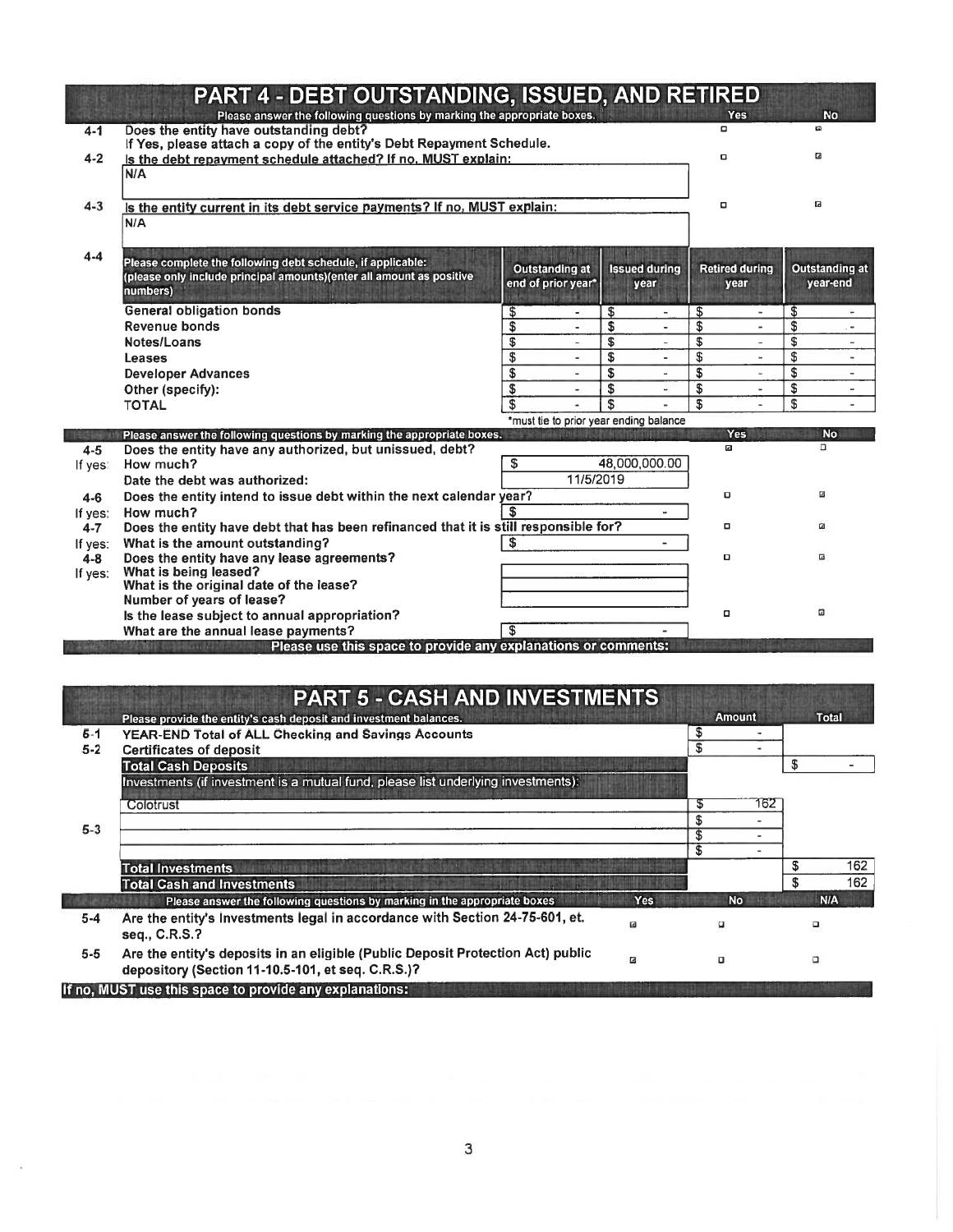|         | <b>PART 6 - CAPITAL ASSETS</b>                                                                                                        |                                        |                                                      |                  |                            |
|---------|---------------------------------------------------------------------------------------------------------------------------------------|----------------------------------------|------------------------------------------------------|------------------|----------------------------|
|         | Please answer the following questions by marking in the appropriate boxes.                                                            |                                        |                                                      | <b>Yes</b>       | <b>No</b>                  |
| $6 - 1$ | Does the entity have capital assets?                                                                                                  |                                        |                                                      | о                | 固                          |
| $6 - 2$ | Has the entity performed an annual inventory of capital assets in accordance with Section<br>29-1-506, C.R.S., ? If no, MUST explain: |                                        |                                                      |                  | $\Box$                     |
| $6 - 3$ | Complete the following capital assets table:                                                                                          | Balance -<br>beginning of the<br>year* | <b>Additions (Must)</b><br>be included in<br>Part 3) | <b>Deletions</b> | Year-End<br><b>Balance</b> |

| Land                                  |  |  |  |  |
|---------------------------------------|--|--|--|--|
| <b>Buildings</b>                      |  |  |  |  |
| <b>Machinery and equipment</b>        |  |  |  |  |
| <b>Furniture and fixtures</b>         |  |  |  |  |
| Infrastructure                        |  |  |  |  |
| <b>Construction In Progress (CIP)</b> |  |  |  |  |
| Other (explain):                      |  |  |  |  |
| <b>Accumulated Depreciation</b>       |  |  |  |  |
| <b>TOTAL</b>                          |  |  |  |  |

Please use this space to provide any explanations or comments:

|         | <b>PART 7 - PENSION INFORMATION</b>                                                       |  |            |           |
|---------|-------------------------------------------------------------------------------------------|--|------------|-----------|
|         | Please answer the following questions by marking in the appropriate boxes.                |  | <b>Yes</b> | <b>No</b> |
| $7 - 1$ | Does the entity have an "old hire" firemen's pension plan?                                |  | o          | ø         |
| $7 - 2$ | Does the entity have a volunteer firemen's pension plan?                                  |  | o          | ఆ         |
| If yes: | Who administers the plan?                                                                 |  |            |           |
|         | Indicate the contributions from:                                                          |  |            |           |
|         | Tax (property, SO, sales, etc.):                                                          |  |            |           |
|         | State contribution amount:                                                                |  |            |           |
|         | Other (gifts, donations, etc.):                                                           |  |            |           |
|         | <b>TOTAL</b>                                                                              |  |            |           |
|         | What is the monthly benefit paid for 20 years of service per retiree as of Jan $\sqrt{8}$ |  |            |           |
|         | Please use this space to provide any explanations or comments:                            |  |            |           |

|         | <b>PART 8 - BUDGET INFORMATION</b>                                                                                                    |            |           |            |
|---------|---------------------------------------------------------------------------------------------------------------------------------------|------------|-----------|------------|
|         | Please answer the following questions by marking in the appropriate boxes.                                                            | <b>Yes</b> | <b>No</b> | <b>N/A</b> |
| $8 - 1$ | Did the entity file a budget with the Department of Local Affairs for the<br>current year in accordance with Section 29-1-113 C.R.S.? | ø          | $\Box$    | o          |
| $8 - 2$ | Did the entity pass an appropriations resolution, in accordance with Section<br>29-1-108 C.R.S.? If no, MUST explain:                 | ø          | $\Box$    | $\Box$     |
|         |                                                                                                                                       |            |           |            |

If yes: Please indicate the amount budgeted for each fund for the year reported:

| <b>Fund Name</b> | <b>Budgeted Expenditures/Expenses</b> |        |  |  |
|------------------|---------------------------------------|--------|--|--|
| General Fund     |                                       | 50.000 |  |  |
|                  |                                       |        |  |  |
|                  |                                       |        |  |  |
|                  |                                       |        |  |  |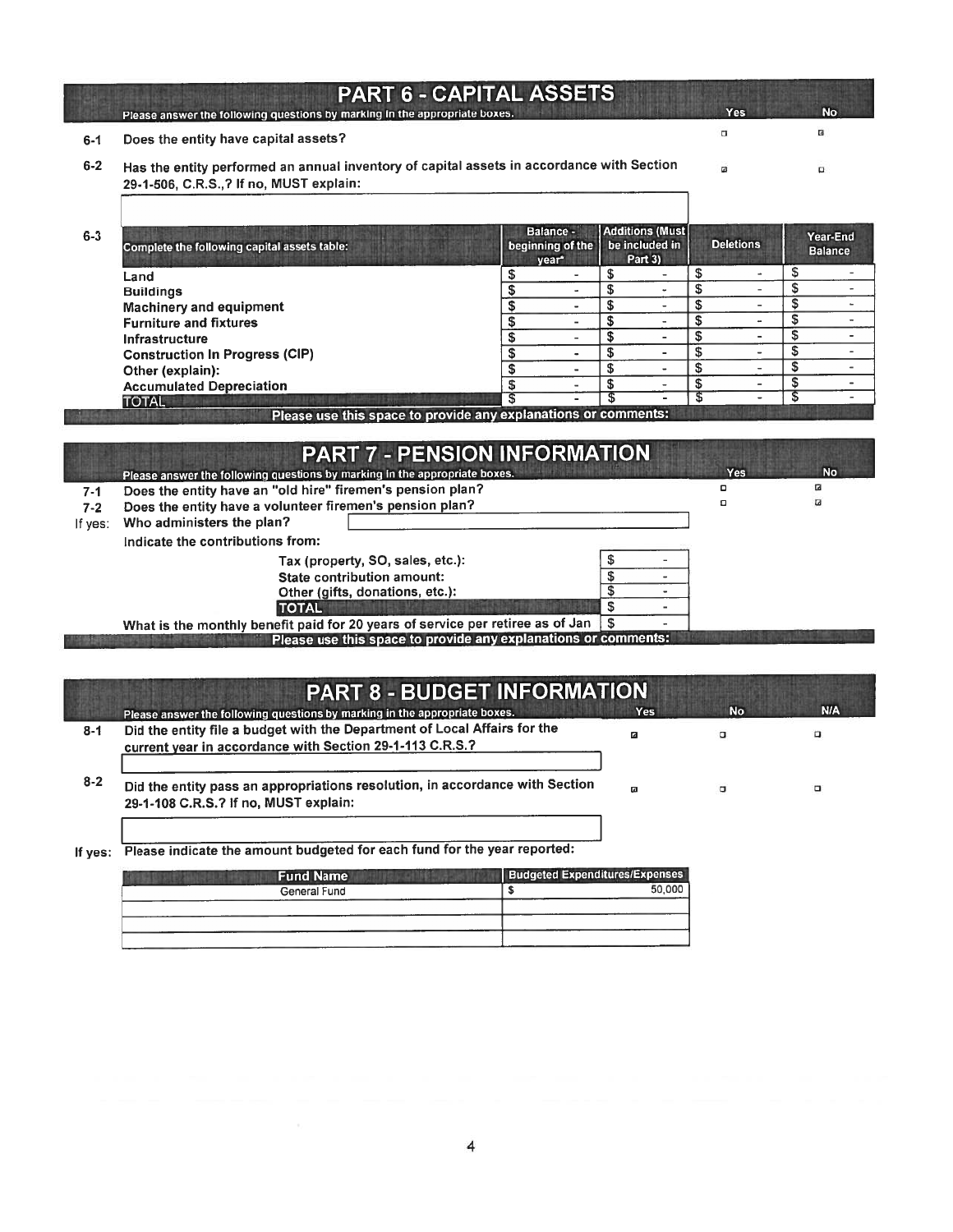|                     | <b>PART 9 - TAXPAYER'S BILL OF RIGHTS (TABOR)</b>                                                                                                                                                                                                                                                                                                             |        |             |
|---------------------|---------------------------------------------------------------------------------------------------------------------------------------------------------------------------------------------------------------------------------------------------------------------------------------------------------------------------------------------------------------|--------|-------------|
|                     | Please answer the following question by marking in the appropriate box                                                                                                                                                                                                                                                                                        | Yes    | <b>No</b>   |
| $9 - 1$             | Is the entity in compliance with all the provisions of TABOR [State Constitution, Article X, Section 20(5)]?<br>Note An election to exempt the government from the spending limitations of TABOR does not exempt the government from the 3 percent emergency<br>reserve requirement. All governments should determine if they meet this requirement of TABOR. | o      | o           |
|                     | If no, MUST explain:                                                                                                                                                                                                                                                                                                                                          |        |             |
|                     | <b>PART 10 - GENERAL INFORMATION</b>                                                                                                                                                                                                                                                                                                                          |        |             |
|                     | Please answer the following questions by marking in the appropriate boxes.                                                                                                                                                                                                                                                                                    | Yes    | <b>No</b>   |
| $10-1$              | Is this application for a newly formed governmental entity?                                                                                                                                                                                                                                                                                                   | $\Box$ | $\Box$      |
| If yes:<br>$10 - 2$ | Date of formation:<br>Has the entity changed its name in the past or current year?                                                                                                                                                                                                                                                                            | $\Box$ | $\Box$      |
| If yes:             | Please list the NEW name & PRIOR name:                                                                                                                                                                                                                                                                                                                        |        |             |
| $10-3$              | Is the entity a metropolitan district?                                                                                                                                                                                                                                                                                                                        | 回      | п           |
|                     | Please indicate what services the entity provides:                                                                                                                                                                                                                                                                                                            |        |             |
|                     | Street, Park and Rec, Water, Sewer, Transportation, Mosquito control                                                                                                                                                                                                                                                                                          |        |             |
| $10 - 4$            | Does the entity have an agreement with another government to provide services?                                                                                                                                                                                                                                                                                | $\Box$ | $\mathbf a$ |
| If yes:             | List the name of the other governmental entity and the services provided:                                                                                                                                                                                                                                                                                     |        |             |
|                     |                                                                                                                                                                                                                                                                                                                                                               | o      | ▣           |
| $10 - 5$<br>If yes: | Has the district filed a Title 32, Article 1 Special District Notice of Inactive Status during<br>Date Filed:                                                                                                                                                                                                                                                 |        |             |
|                     |                                                                                                                                                                                                                                                                                                                                                               |        |             |
| $10 - 6$            | Does the entity have a certified Mill Levy?                                                                                                                                                                                                                                                                                                                   | 回      | o           |
| If yes:             | Please provide the following mills levied for the year reported (do not report \$ amounts):                                                                                                                                                                                                                                                                   |        |             |
|                     | <b>Bond Redemption mills</b>                                                                                                                                                                                                                                                                                                                                  |        |             |
|                     | <b>General/Other mills</b>                                                                                                                                                                                                                                                                                                                                    |        | 50.000      |
|                     | <b>Total mills</b>                                                                                                                                                                                                                                                                                                                                            |        | 50.000      |

Please use this space to provide any explanations or comments: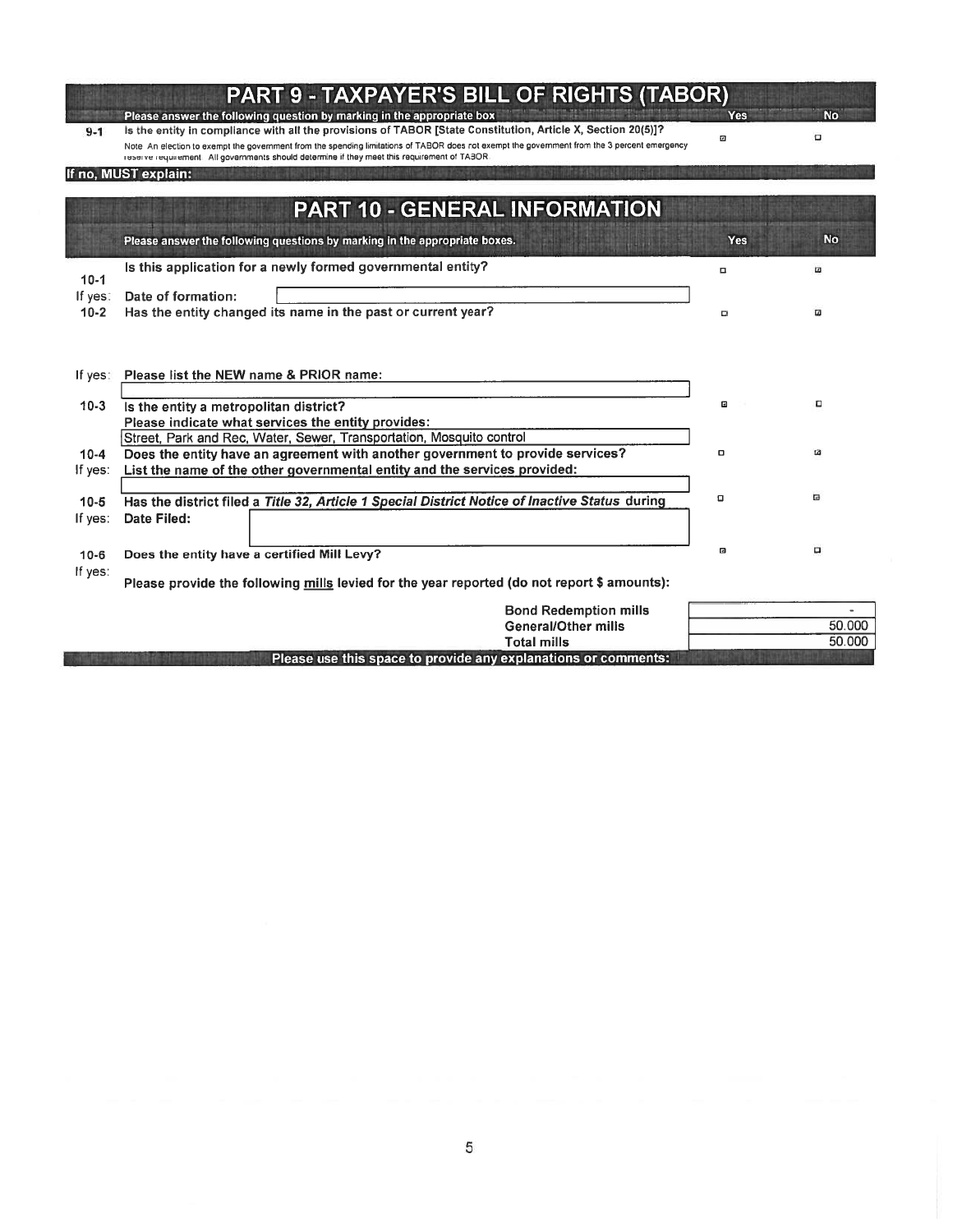### PART 11 - GOVERNING BODY APPROVAL

Please answer the following question by marking in the appropriate box YES YES NO

If you plan to submit this form electronically, have you read the new Electronic Signature ø o Policy?

# Office of the State Auditor — Local Government Division - Exemption Form Electronic Signatures Policy and Procedure

#### Policy - Requirements

The Office of the State Auditor Local Government Audit Division may accep<sup>t</sup> an electronic submission of an application for exemption from audit that includes governing board signatures obtained through <sup>a</sup> program such as Docusign or Echosign. Required elements and safeguards are as follows:

• The preparer of the application is responsible for obtaining board signatures that comply with the requirement in Section 29-1-604 (3), C.R.S. that states the application shall be personally reviewed, approved, and signed by <sup>a</sup> majority of the members of the governing body.

• The application must be accompanied by the signature history document created by the electronic signature software. The signature history document must show when the document was created and when the document was emailed to the various parties, and include the dates the individual board members signed the document. The signature history must also show the individuals' email addresses and IP address.

Office of the State Auditor staff will not coordinate obtaining signatures.

The application for exemption from audit form created by our office includes <sup>a</sup> section for governing body approval. Local governing boards note their approva<sup>l</sup> and submit the application through one of the following three methods:

1) Submit the application in hard copy via the US Mail including original signatures.

2) Submit the application electronically via email and either,

a. Include <sup>a</sup> copy of an adopted resolution that documents formal approva<sup>l</sup> by the Board, or

b. Include electronic signatures obtained through <sup>a</sup> software program such as Docusign or Echosign in accordance with the requirements noted above.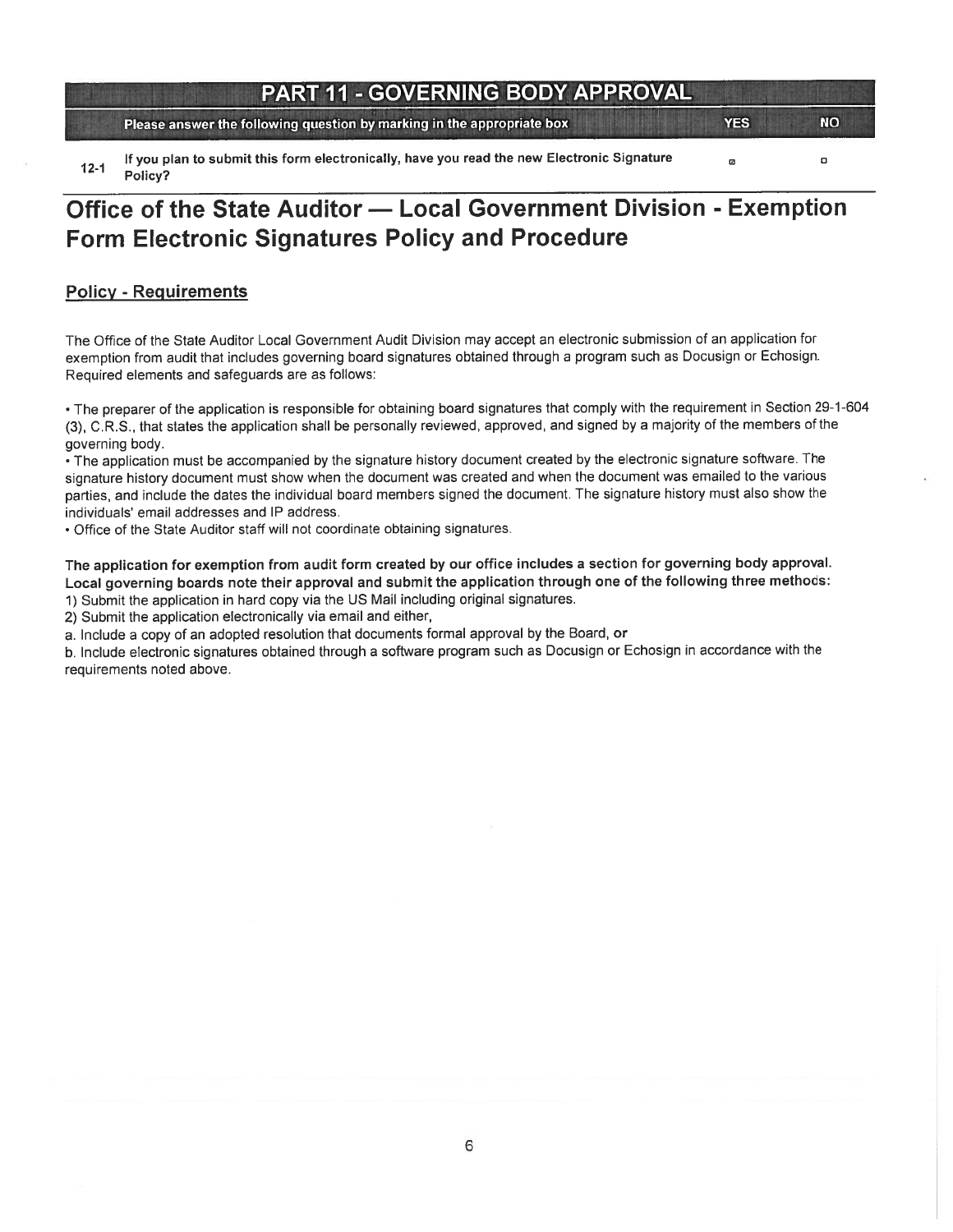|                                 |                                                           | Print the names of ALL members of current A MAJORITY of the members of the governing body must complete and sign in the column below.<br>计随向数据处理程序 的复数形状的 化不同聚合 |  |  |
|---------------------------------|-----------------------------------------------------------|-----------------------------------------------------------------------------------------------------------------------------------------------------------------|--|--|
|                                 | governing body below.<br><b>Print Board Member's Name</b> | , attest I am a duly elected or<br><b>Richard Jablonski</b>                                                                                                     |  |  |
|                                 |                                                           | appointed board member, and that I have personally reviewed and approve this                                                                                    |  |  |
| <b>Board</b><br><b>Member</b>   | <b>Richard Jablonski</b>                                  | application for exemption from audit.                                                                                                                           |  |  |
| 1                               |                                                           | Signed 2<br>Date: Mar 26, 2021                                                                                                                                  |  |  |
|                                 |                                                           | May 2022<br>My term Expires:                                                                                                                                    |  |  |
|                                 | <b>Print Board Member's Name</b>                          | _,attest I am a duly elected or<br>Tatum Jablonski                                                                                                              |  |  |
|                                 |                                                           | appointed board member, and that I have personally reviewed and approve this                                                                                    |  |  |
| <b>Board</b><br><b>Member</b>   | Tatum Jabionski                                           | application for exemption from audit.                                                                                                                           |  |  |
| $\overline{2}$                  |                                                           | Signed-<br>Date: Mar 29, 2021                                                                                                                                   |  |  |
|                                 |                                                           | My term Expires:<br>May 2022                                                                                                                                    |  |  |
|                                 | <b>Print Board Member's Name</b>                          | Karen Piper (Karen Piper ), attest I am a duly elected or                                                                                                       |  |  |
|                                 |                                                           | appointed board member, and that I have personally reviewed and approve this                                                                                    |  |  |
| <b>Board</b><br><b>Member</b>   | <b>Karen Piper</b>                                        | application for exemption from audit.                                                                                                                           |  |  |
| 3                               |                                                           | Signed <b>Reserves</b>                                                                                                                                          |  |  |
|                                 |                                                           | Date: Mar 26, 2021                                                                                                                                              |  |  |
|                                 |                                                           | My term Expires: May 2022                                                                                                                                       |  |  |
|                                 | <b>Print Board Member's Name</b>                          | Kendra Jablonski<br>appointed board member, and that I have personally reviewed and approve this                                                                |  |  |
| <b>Board</b>                    |                                                           | application for exemption from audit.                                                                                                                           |  |  |
| <b>Member</b>                   | Kendra Jablonski                                          | Signed Kandra Jablonski                                                                                                                                         |  |  |
| 4                               |                                                           | Date: Mar 26, 2021                                                                                                                                              |  |  |
|                                 |                                                           | My term Expires:<br>May 2023                                                                                                                                    |  |  |
|                                 | <b>Print Board Member's Name</b>                          | , attest I am a duly elected or<br><b>Carlos Esteves</b>                                                                                                        |  |  |
| <b>Board</b>                    |                                                           | appointed board member, and that I have personally reviewed and approve this                                                                                    |  |  |
| <b>Member</b>                   | <b>Carlos Esteves</b>                                     | application for exemption from audit.<br>Signed <b>Management</b>                                                                                               |  |  |
| 5                               |                                                           | Date: Mar 26, 2021                                                                                                                                              |  |  |
|                                 |                                                           | My term Expires: May 2023                                                                                                                                       |  |  |
|                                 | <b>Print Board Member's Name</b>                          | attest I am a duly elected or appointed board                                                                                                                   |  |  |
|                                 |                                                           | member, and that I have personally reviewed and approve this application for                                                                                    |  |  |
| Board<br><b>Member</b><br>6     |                                                           | exemption from audit.                                                                                                                                           |  |  |
|                                 |                                                           | Signed________________                                                                                                                                          |  |  |
|                                 |                                                           | Date: ___________________<br>My term Expires: My term and the state of the state of the state of the state of the state of the state of the                     |  |  |
|                                 | <b>Print Board Member's Name</b>                          |                                                                                                                                                                 |  |  |
|                                 |                                                           | member, and that I have personally reviewed and approve this application for                                                                                    |  |  |
| <b>Board</b>                    |                                                           | exemption from audit.                                                                                                                                           |  |  |
| <b>Member</b><br>$\overline{7}$ |                                                           |                                                                                                                                                                 |  |  |
|                                 |                                                           |                                                                                                                                                                 |  |  |
|                                 |                                                           | My term Expires: _________________                                                                                                                              |  |  |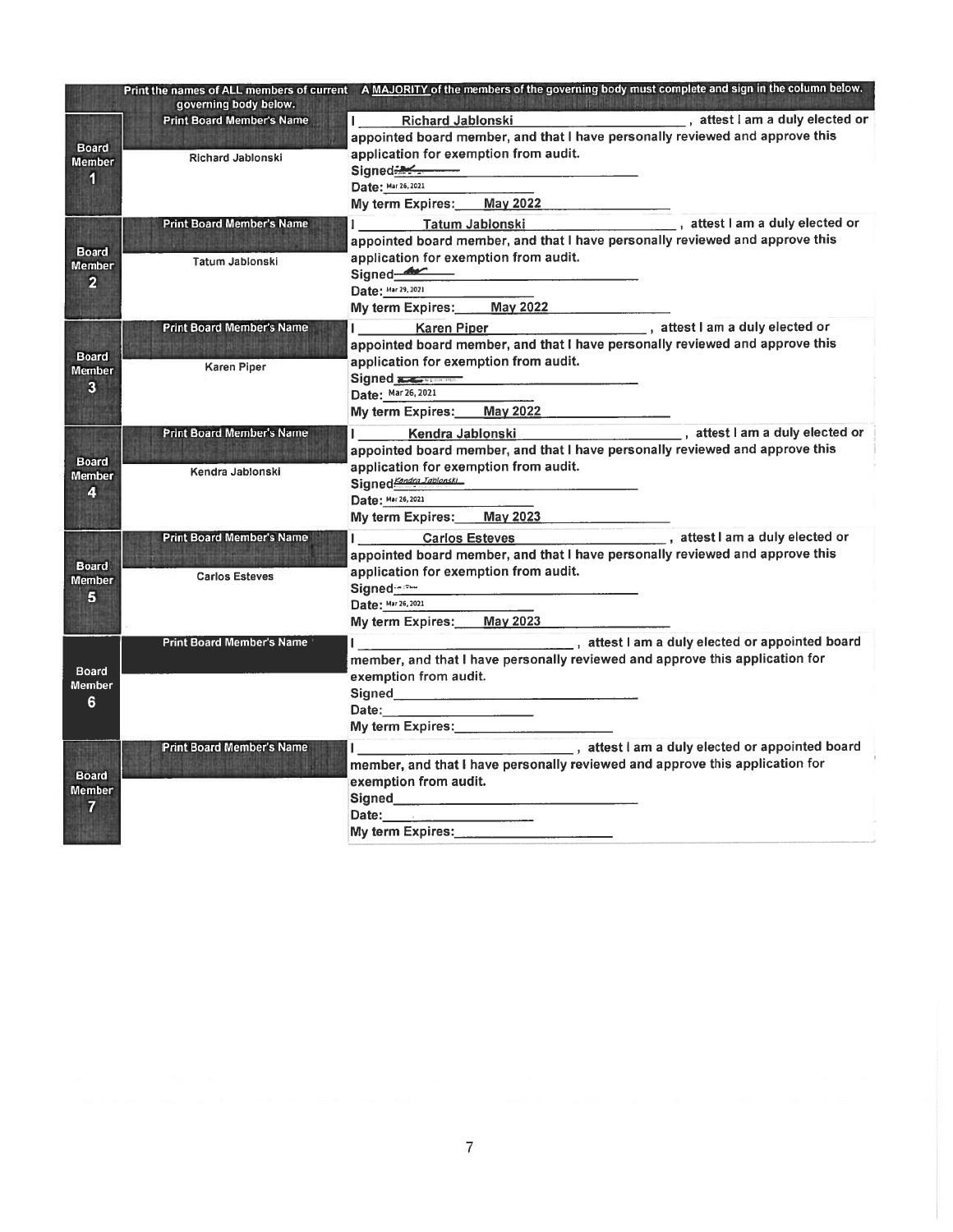# Properity MD 2020

Final Audit Report 2021-03-29

| 2021-03-26                                   |
|----------------------------------------------|
| Diane Wheeler (diane@simmonswheeler.com)     |
| Signed                                       |
| CBJCHBCAABAATu3CMzg75K-Kadn_JmVpnV3ex-2Ovzsa |
|                                              |

# "Properity MD 2020" History

- **Document created by Diane Wheeler (diane@simmonswheeler.com)** 2021-03-26 - 2:34:56 PM GMT- P address: 208.187.187.252
- Document emailed to Diane Wheeler (diane@simmonswheeler.com) for signature 2021-03-26 - 2:37:31 PM GMT
- E Document emailed to RICHARD JABLONSKI (rtjablonski@msn.com) for signature 2021-03-26 - 2:37:31 PM GMT
- E. Document emailed to Tatum Jablonski (tatumpjablonski@gmail.com) for signature 2021-03-26 - 2:37:31 PM GMT
- E. Document emailed to Karen Piper (pipersdesign@yahoo.com) for signature 2021-03-26 - 2:37:31 PM CMI
- E. Document emailed to Los Esteves (esteves.los1@gmail.com) for signature 2021-03-26 - 2:37:32 PM CMI
- C Document emailed to Kendra Jablonski (kendra.jablonski@gmail.com) for signature 2021-03-26 - 2:37:32 PM GMT
- Email viewed by Los Esteves (esteves.los1@gmail.com) 2021-03-26 - 2:37:36 PM CMI- P address: 64.233.172.113
- **EX** Document e-signed by Diane Wheeler (diane@simmonswheeler.com) Signature Date: 2021-03-26 - 2:37:37 PM CMT - Time Source: server- IP address: 208.187.187.252
- $\mathbb{Z}_p$ . Document e-signed by Los Esteves (esteves.los1@gmail.com) Signature Date: 2021-03-26 - 2:39:11 PM GMT - Time Source: server- IP address: 172.58.136.206
- Email viewed by Tatum Jablonski (tatumpjablonski@gmail.com) 2021-03-26 - 2:59:48 PM CMI- IP address: 66.249.80.85

### Adobe Sign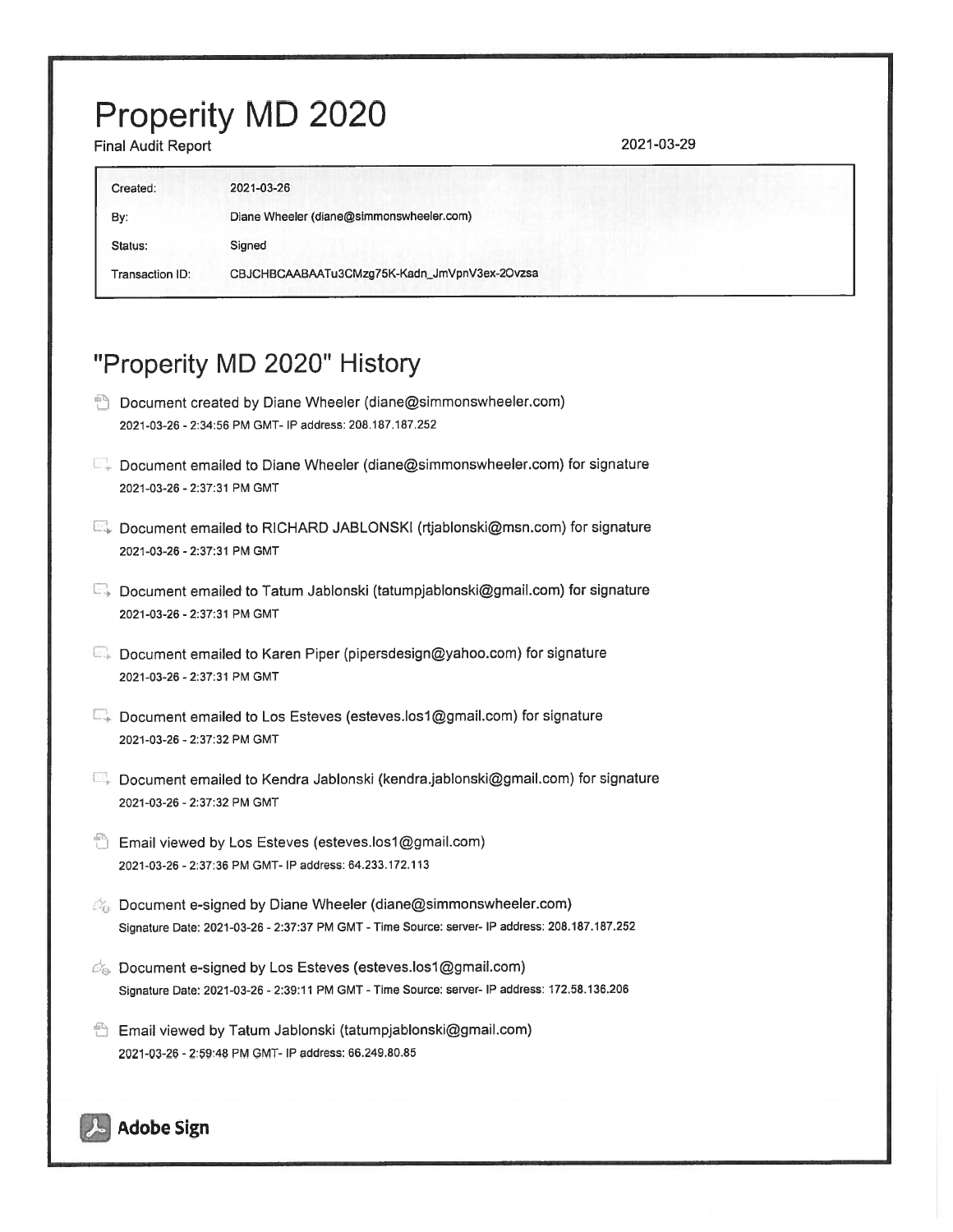- Email viewed by RICHARD JABLONSKI (rtjablonski@msn.com) 2021-03-26 - 3:01:41 PM GMT- IP address: 76.88.252.189
- **S** Document e-signed by RICHARD JABLONSKI (rtjablonski@msn.com) Signature Date: 2021-03-26 - 3:02:07 PM GMT -Time Source: server- IP address: 76.88.252.189
- Email viewed by Kendra Jablonski (kendra.jablonski@gmail.com) 2021-03-26 - 3:30:27 PM GMT- P address: 66.249.84.65
- Document e-signed by Kendra Jablonski (kendra.jablonski@gmaiI.com) Signature Date: 2021-03-26 -3:30:50 PM GMT -Time Source: server- <sup>P</sup> address: 65.152.173.42
- Email viewed by Karen Piper (pipersdesign@yahoo.com) 2021-03-26 - 9:13:35 PM GMT- IP address: 69.147.90.254
- $\mathcal{D}_{\Theta}$  Document e-signed by Karen Piper (pipersdesign@yahoo.com) Signature Date: 2021-03-26 - 9:14:54 PM GMT -Time Source: server- IP address: 174.195.195.194
- $\mathcal{O}_\Theta$  Document e-signed by Tatum Jablonski (tatumpjablonski@gmail.com) Signature Date: 2021-03-29 - 6:29:47 PM GMT - Time Source: server- IP address: 73.217.103.155
- **Agreement completed.** 2021-03-29 - 6.29:47 PM GMT

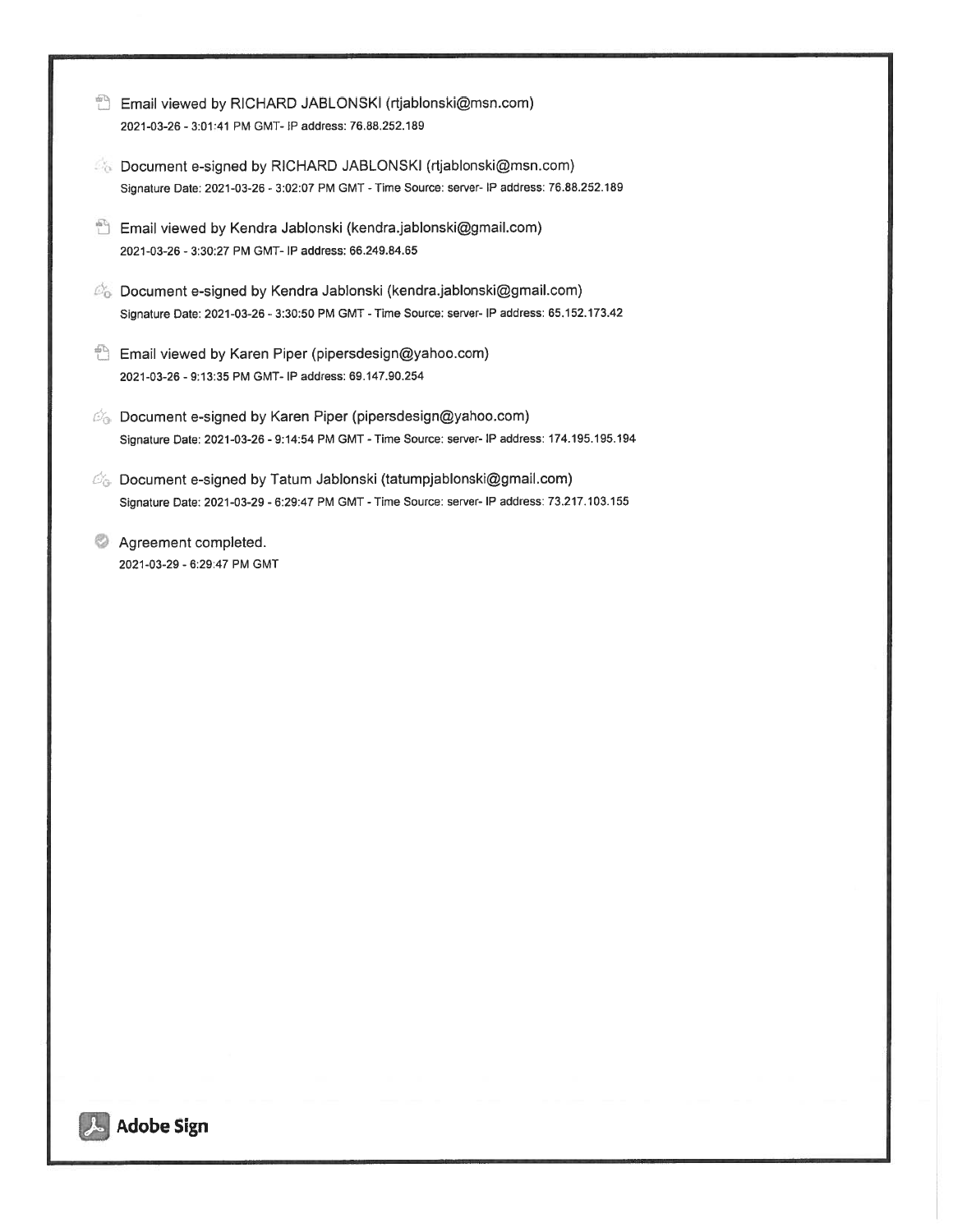### **EXHIBIT B (2021 Budget)**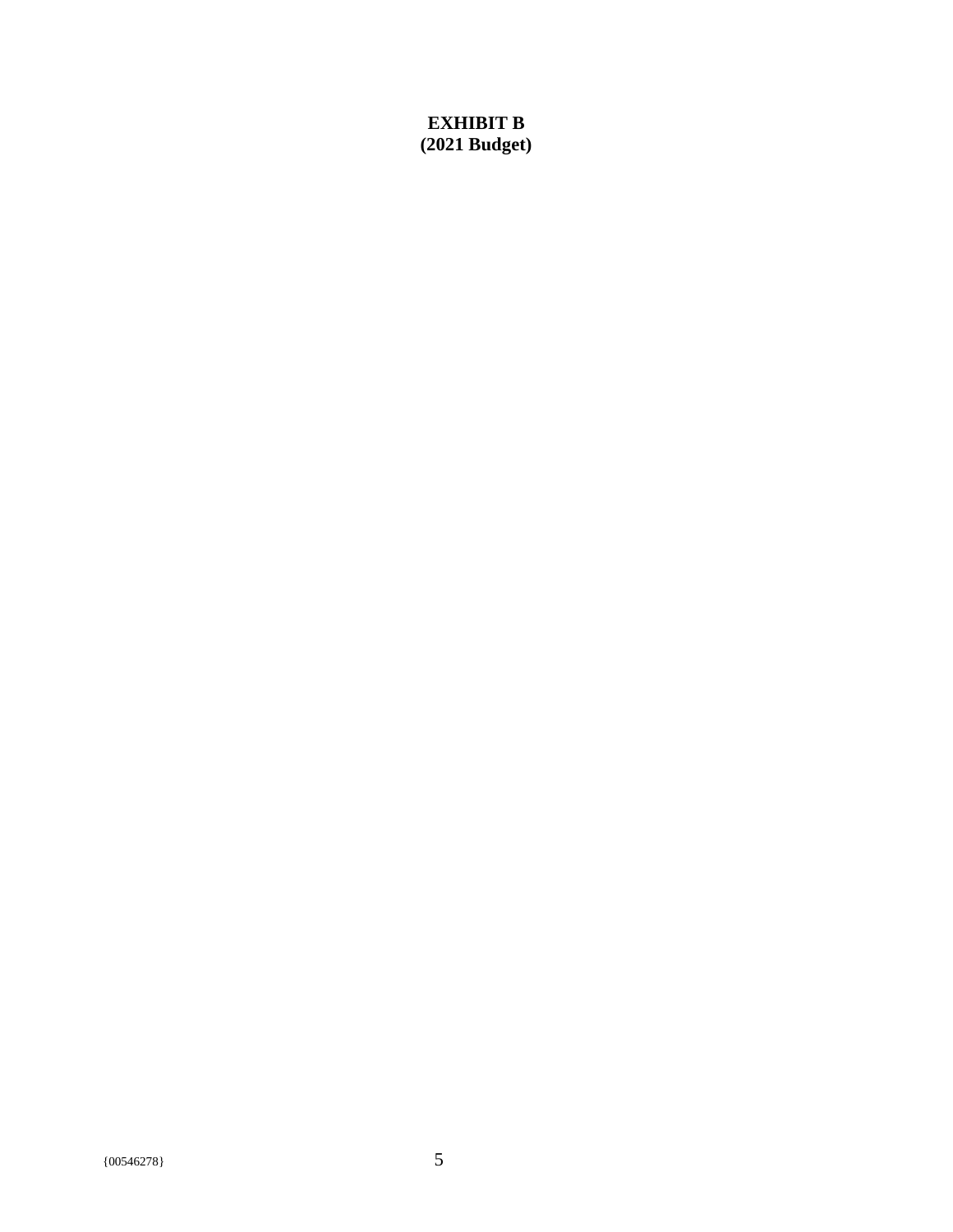#### **PROSPERITY METROPOLITAN DISTRICT 2021 BUDGET MESSAGE**

Attached please find a copy of the adopted 2021 budget for the Prosperity Metropolitan District.

The Prosperity Metropolitan District has adopted one fund, a General Fund to provide for general operating expenditures.

The District's accountants have utilized the modified accrual basis of accounting and the budget has been adopted after proper postings, publications and public hearing.

The primary source of revenue for the District in 2021 will be developer advances and property taxes. The District intends to impose a 50.000 mill levy on property within the District for 2021.